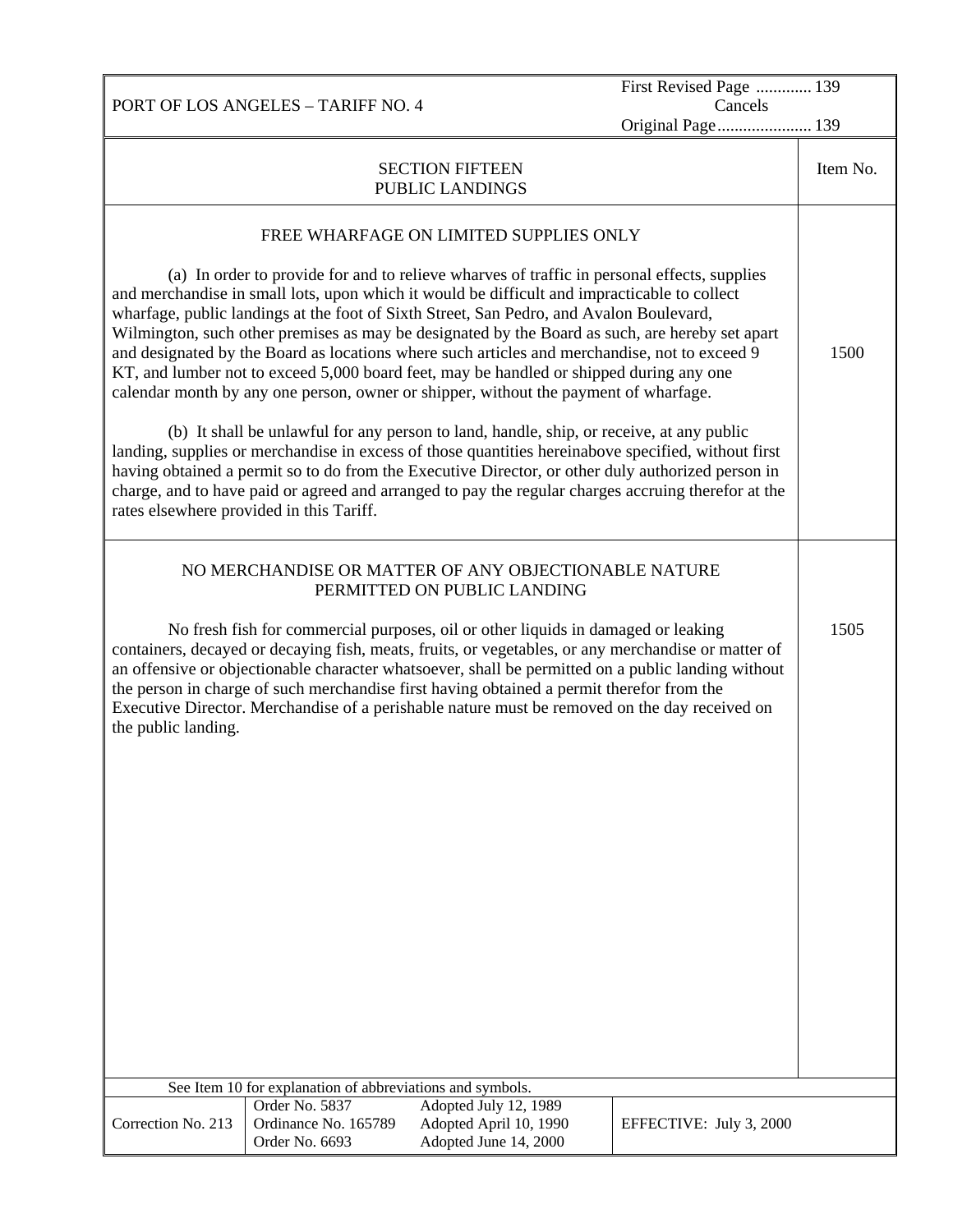PORT OF LOS ANGELES – TARIFF NO. 4 Original Page................................. 140

| <b>SECTION FIFTEEN - Continued</b><br><b>PUBLIC LANDINGS -- Continued</b>                                                                                                                                                                                                                                                                                                                                                                                                                                                           |                      |                                                   |                         |      |  |
|-------------------------------------------------------------------------------------------------------------------------------------------------------------------------------------------------------------------------------------------------------------------------------------------------------------------------------------------------------------------------------------------------------------------------------------------------------------------------------------------------------------------------------------|----------------------|---------------------------------------------------|-------------------------|------|--|
| VEHICLES TO REMAIN UPON PUBLIC LANDING<br>ONLY WHILE LOADING OR DISCHARGING                                                                                                                                                                                                                                                                                                                                                                                                                                                         |                      |                                                   |                         |      |  |
| It shall be unlawful for any automobile or other vehicle to enter upon a public landing<br>except to discharge or load merchandise or passengers, and it shall be unlawful for any such<br>vehicle to remain upon any such public landing except while actually discharging or loading.<br>Vehicles ready to load shall have preference over those ready to discharge, and no vehicle shall<br>block the approach to such landing or prevent the free and easy access thereto.                                                      |                      |                                                   |                         |      |  |
|                                                                                                                                                                                                                                                                                                                                                                                                                                                                                                                                     |                      | NO PERSON PERMITTED TO MONOPOLIZE PUBLIC LANDINGS |                         |      |  |
| It shall be unlawful for any person, who has discharged or received any merchandise on<br>any public landing, to occupy or monopolize an unreasonable amount of space to the exclusion of<br>any other person. Merchandise discharged upon such landings must be removed immediately<br>therefrom, it being the purpose of the Board in extending the privileges herein set forth to<br>accommodate the public to the greatest degree possible with the facilities available.                                                       |                      |                                                   |                         |      |  |
| FREE DOCKAGE AT PUBLIC LANDINGS LIMITED                                                                                                                                                                                                                                                                                                                                                                                                                                                                                             |                      |                                                   |                         |      |  |
| For the further accommodation of the public under these rules, dockage upon vessels<br>under 80 tons gross register or 50 tons underdeck measurement is hereby suspended by the Board<br>while such vessels are actually loading or discharging at public landings personal effects, supplies<br>and merchandise not in excess of the quantities specified in Item $1500(a)$ , during any one calendar<br>month for any one person, owner or shipper. Vessels ready to load shall have preference over<br>those ready to discharge. |                      |                                                   |                         | 1520 |  |
|                                                                                                                                                                                                                                                                                                                                                                                                                                                                                                                                     |                      |                                                   |                         |      |  |
|                                                                                                                                                                                                                                                                                                                                                                                                                                                                                                                                     |                      |                                                   |                         |      |  |
|                                                                                                                                                                                                                                                                                                                                                                                                                                                                                                                                     |                      |                                                   |                         |      |  |
|                                                                                                                                                                                                                                                                                                                                                                                                                                                                                                                                     |                      |                                                   |                         |      |  |
|                                                                                                                                                                                                                                                                                                                                                                                                                                                                                                                                     |                      |                                                   |                         |      |  |
|                                                                                                                                                                                                                                                                                                                                                                                                                                                                                                                                     |                      |                                                   |                         |      |  |
|                                                                                                                                                                                                                                                                                                                                                                                                                                                                                                                                     |                      |                                                   |                         |      |  |
| See Item 10 for explanation of abbreviations and symbols.                                                                                                                                                                                                                                                                                                                                                                                                                                                                           |                      |                                                   |                         |      |  |
|                                                                                                                                                                                                                                                                                                                                                                                                                                                                                                                                     | Order No. 5837       | Adopted July 12, 1989                             |                         |      |  |
|                                                                                                                                                                                                                                                                                                                                                                                                                                                                                                                                     | Ordinance No. 165789 | Adopted April 10, 1990                            | EFFECTIVE: July 1, 1990 |      |  |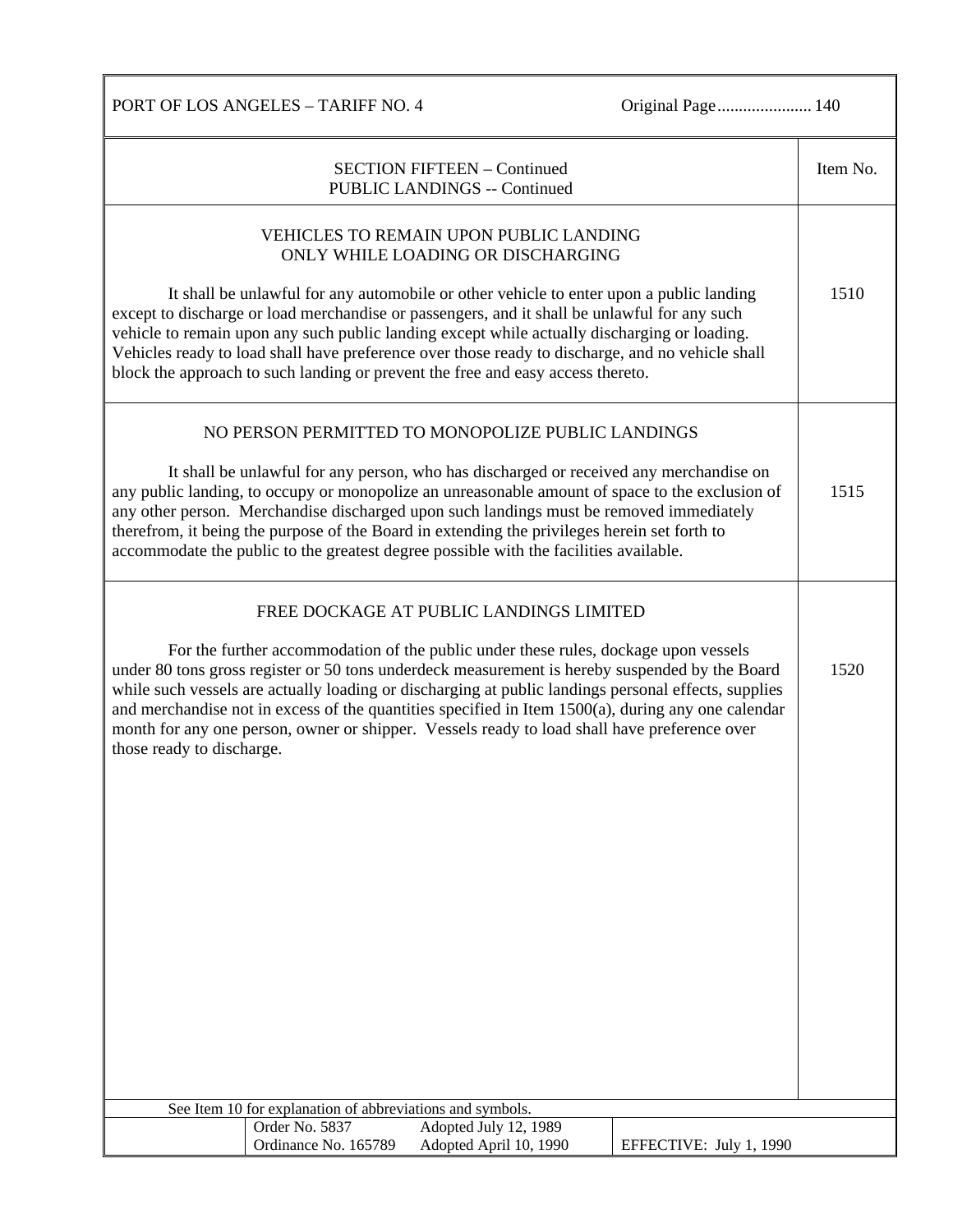|                                                                                                                                                                                                                                                                                                                                                                                                                                                                                                                                                                |                                        |                                                                           | Second Revised Page 141           |          |
|----------------------------------------------------------------------------------------------------------------------------------------------------------------------------------------------------------------------------------------------------------------------------------------------------------------------------------------------------------------------------------------------------------------------------------------------------------------------------------------------------------------------------------------------------------------|----------------------------------------|---------------------------------------------------------------------------|-----------------------------------|----------|
|                                                                                                                                                                                                                                                                                                                                                                                                                                                                                                                                                                | PORT OF LOS ANGELES - TARIFF NO. 4     |                                                                           | Cancels<br>First Revised Page 141 |          |
|                                                                                                                                                                                                                                                                                                                                                                                                                                                                                                                                                                |                                        | <b>SECTION FIFTEEN - Continued</b><br><b>PUBLIC LANDINGS -- Continued</b> |                                   | Item No. |
| UNLAWFUL FOR VESSELS TO REMAIN AT PUBLIC LANDINGS<br>EXCEPT WHILE LOADING OR DISCHARGING                                                                                                                                                                                                                                                                                                                                                                                                                                                                       |                                        |                                                                           |                                   |          |
| Any vessel availing itself of the privileges in Item 1520, which shall refuse or fail to haul<br>away from such public landing after having finished loading or discharging, or both, as the case<br>may be, which loading or discharging having been begun must be completed without unwarranted<br>delay, shall thereupon be assessed dockage at quadruple the rates elsewhere provided in this<br>Tariff, and in addition thereto \$55.65 for each and every day, or fraction thereof, such vessel may<br>remain at such landing in violation of this Item. |                                        |                                                                           |                                   |          |
| VESSELS OVER 80 GROSS TONS NOT TO DOCK AT PUBLIC LANDINGS<br>WITHOUT PERMIT; PENALTY FOR VIOLATIONS                                                                                                                                                                                                                                                                                                                                                                                                                                                            |                                        |                                                                           |                                   |          |
| It shall be unlawful for any vessel of over 80 gross register or 50 tons underdeck<br>measurement to dock at or make fast to any public landing without first having obtained a permit<br>so to do from the Executive Director.                                                                                                                                                                                                                                                                                                                                |                                        |                                                                           |                                   |          |
| In the case of any violation of this rule by any vessel, such vessel, in addition to the other<br>penalties provided in this Tariff or by law, shall thereupon be subject to and shall be assessed<br>dockage at quadruple the rates elsewhere provided in this Tariff, and in addition thereto \$110.25<br>for each and every day, or fraction thereof, it may remain at such landing in violation of this Item.                                                                                                                                              |                                        |                                                                           |                                   |          |
| PASSENGER CARRYING VESSELS FOR HIRE NOT TO DOCK AT<br>PUBLIC LANDINGS WITHOUT PERMIT                                                                                                                                                                                                                                                                                                                                                                                                                                                                           |                                        |                                                                           |                                   |          |
| It shall be unlawful for any person operating any passenger carrying vessel for hire to<br>dock at any public landing and take on or discharge passengers thereat without first having<br>obtained a permit so to do from the Executive Director.                                                                                                                                                                                                                                                                                                              |                                        |                                                                           |                                   | 1535     |
|                                                                                                                                                                                                                                                                                                                                                                                                                                                                                                                                                                |                                        |                                                                           |                                   |          |
|                                                                                                                                                                                                                                                                                                                                                                                                                                                                                                                                                                |                                        |                                                                           |                                   |          |
|                                                                                                                                                                                                                                                                                                                                                                                                                                                                                                                                                                |                                        |                                                                           |                                   |          |
|                                                                                                                                                                                                                                                                                                                                                                                                                                                                                                                                                                |                                        |                                                                           |                                   |          |
| See Item 10 for explanation of abbreviations and symbols.                                                                                                                                                                                                                                                                                                                                                                                                                                                                                                      |                                        |                                                                           |                                   |          |
| Correction No. 359                                                                                                                                                                                                                                                                                                                                                                                                                                                                                                                                             | Order No. 6822<br>Ordinance No. 176951 | Adopted May 25, 2005<br>Adopted September 6, 2005                         | EFFECTIVE: October 29, 2005       |          |